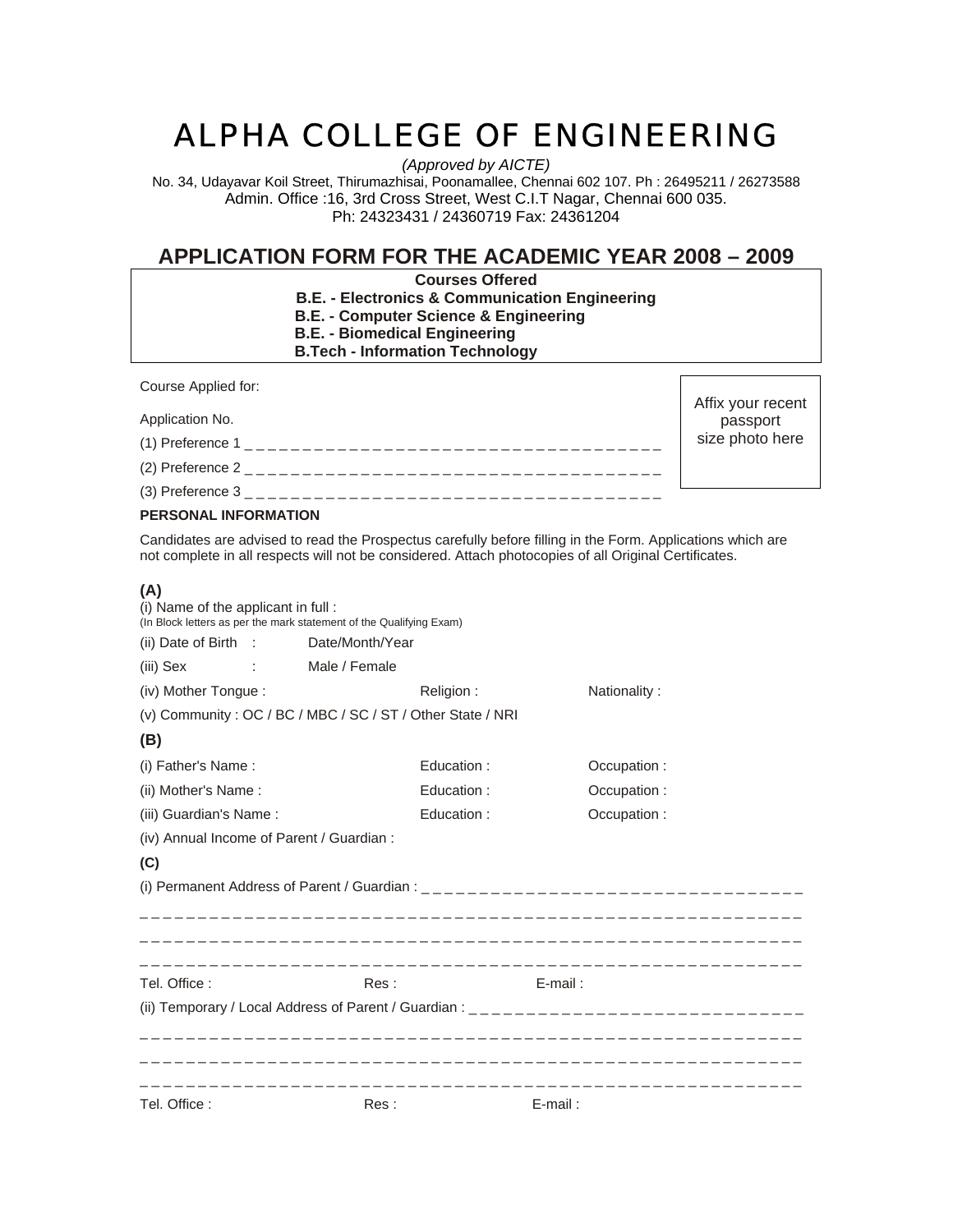# **(D)**

(i) Indicate physical handicap, if any :

(ii) Indicate whether your father is an Ex-Serviceman?

(iii) Distinction in Sports /NCC / NSS etc :

(iv) Extra-curricular activities :

# **(E)**

(i) Does the candidate require college transport facility? : Yes / No

(If Yes, please indicate the requested Boarding Point) :

(ii) Does the candidate need hostel accommodation? : Yes / No

#### **ACADEMIC INFORMATION**

(i) Name of the qualifying examination :

ICSE / CBSE /State Board / Others (specify) :

## **(a)**

#### **STD X**

Register No. **Month & Year of Passing :** No. of Attempts : Medium :

Board of Examination : Name of the Institution studied :

| Subject    |  |  |  |
|------------|--|--|--|
| Percentage |  |  |  |

Total Marks : for Marks Overall Percentage :

## **(b)**

# **STD XII**

| Register No. | Month & Year of Passing: | No. of Attempts: | Medium : |
|--------------|--------------------------|------------------|----------|
|              |                          |                  |          |

Name of the Board: Name of the Institution studied:

Aggregate marks (Maths - 100, Physics - 50, Chemistry - 50) : - for 200 marks

| Subject    |  |  |  |
|------------|--|--|--|
| Percentage |  |  |  |

#### **Joint Declaration by the Applicant & the Parent / Guardian**

I declare that the particulars given in the application are true and

correct. I will strictly abide by the rules and regulations of the College and will not participate in any

demonstration of political activity.

Place :

Date : Signature of the Candidate Signature of the Parent / Guardian

FOR OFFICE USE ONLY

*(Please fill-up correct address and affix sufficient stamp (Rs.6/-) on the Interview Card attached along with this application)*